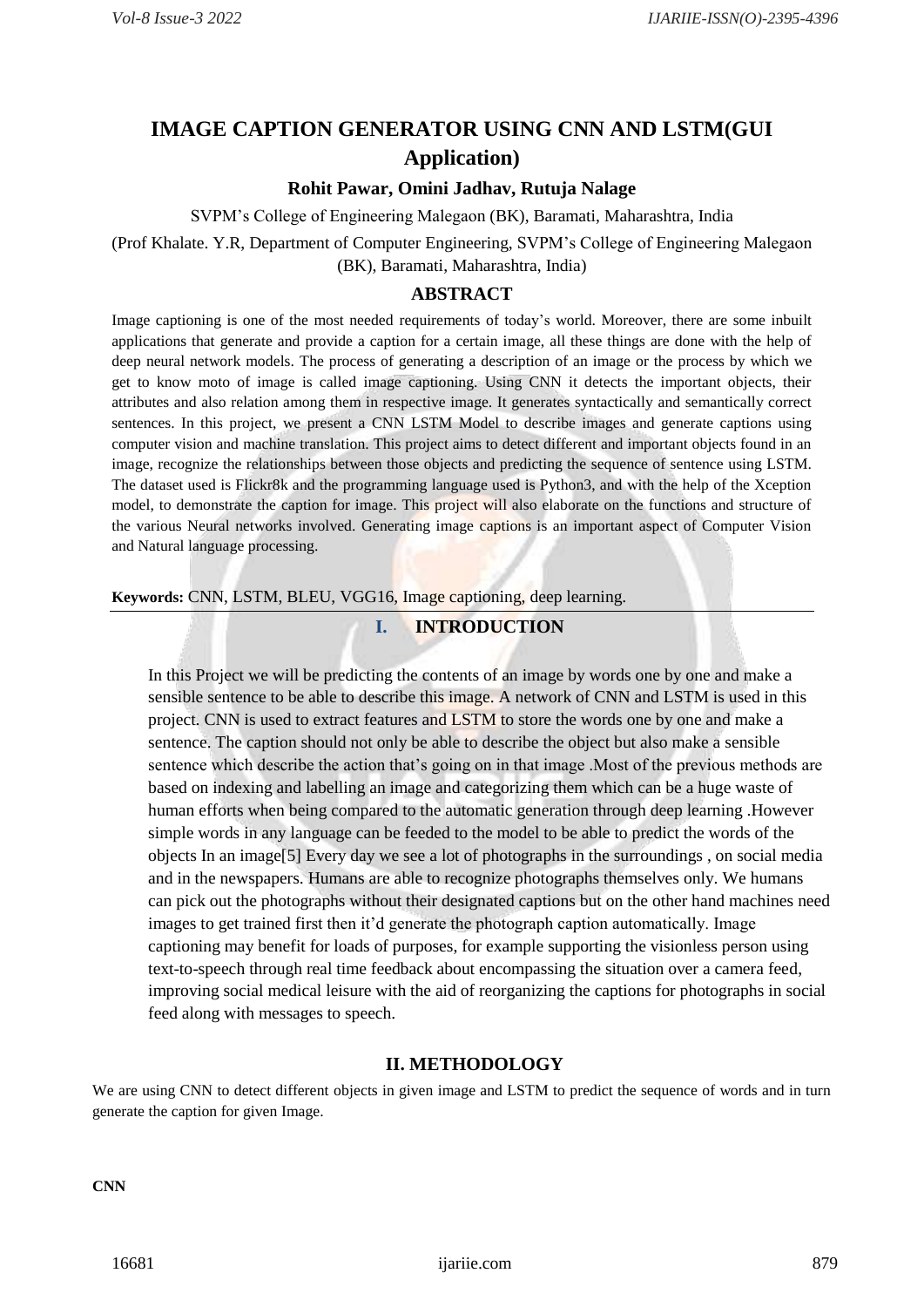CNN is used for extracting features from the image. CNN- Convolutional Neural networks are specialized deep neural networks which can process the data that has input shape like a 2D matrix. Images are easily represented as a 2D matrix and CNN is very useful in working with images. CNN is basically used for image classifications and identifying if an image is a bird, a plane or Superman, etc. It scans images from left to right and top to bottom to pull out important features from the image and combines the feature to classify images. It can handle the images that have been translated, rotated, scaled and changes in perspective.



## **LSTM**

LSTM stands for Long short-term memory; they are a type of RNN (recurrent neural network) which is well suited for sequence prediction problems. Based on the previous text, we can predict what the next word will be. It has proven itself effective from the traditional RNN by overcoming the limitations of RNN which had short term memory. LSTM can carry out relevant information throughout the processing of inputs and with a forget gate, it discards non-relevant information. LSTM will use the information from CNN to help generate a description of the image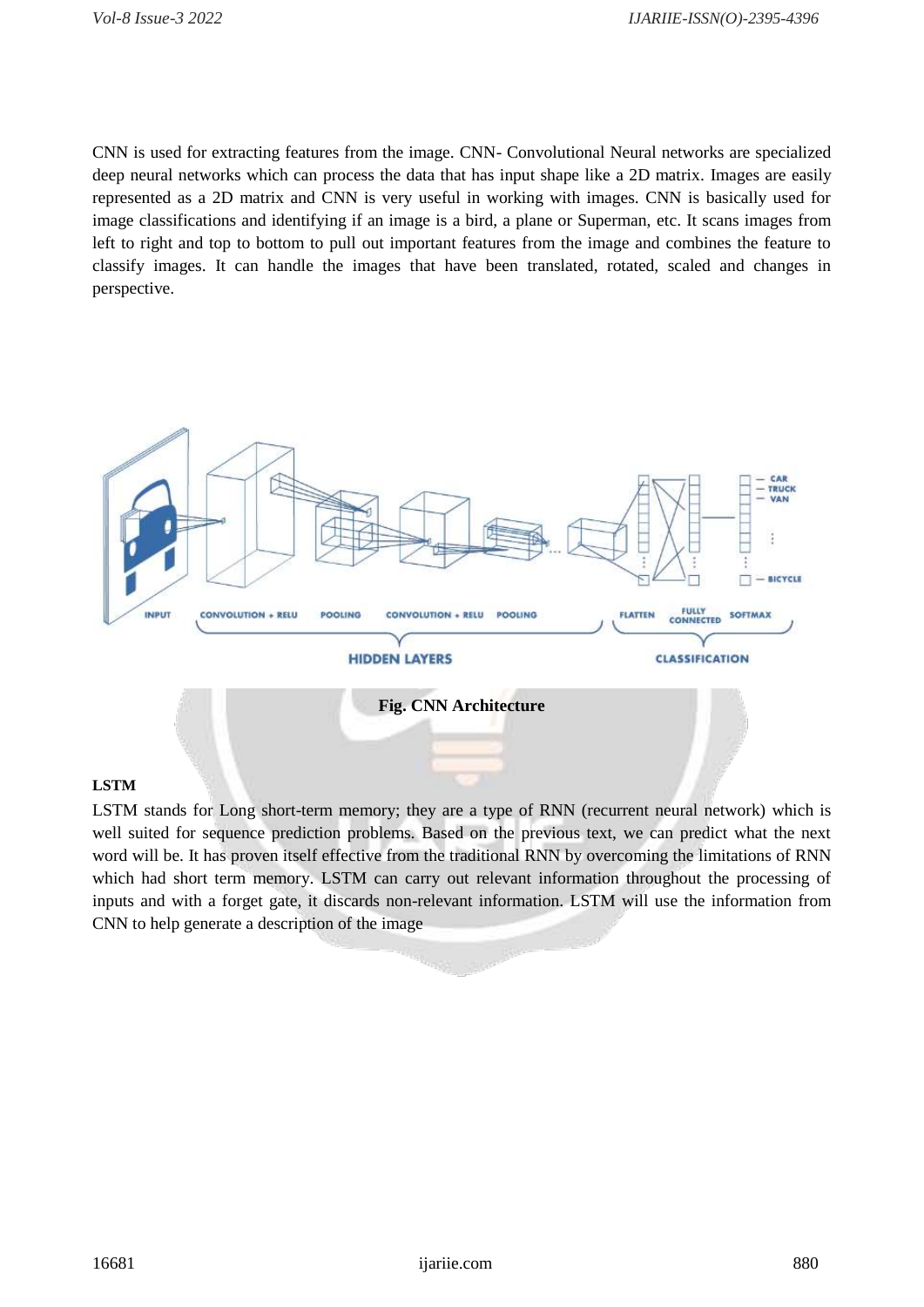



#### **Forget Gate: -**

In a cell of the LSTM network, the first step is to decide whether we should keep the information from the previous timestamp or forget it. So forgot get is used for that purpose.

#### **Forget Gate:**

•  $f_i = \sigma(x_i * U_i + H_{i,1} * W_i)$ 

Later, a sigmoid function is applied over it. That will make ft a number between 0 and 1. This ft is later multiplied with the cell state of the previous timestamp as shown below.

 $C_{1}$ , \* f, = 0 ...if f, = 0 (forget everything)  $C_{i,1}$  \* f<sub>1</sub> =  $C_{i,1}$  ... if f<sub>1</sub> = 1 (forget nothing)

If ft is 0 then the network will forget everything and if the value of ft is 1 it will forget nothing.

#### **Input Gate: -**

Input gate is used to quantify the importance of the new information carried by the input. Here is the equation of the input gate.

#### **Input Gate:**

•  $I_i = \sigma (x_i * U_i + H_{i+1} * W_i)$ 

Again, we have applied sigmoid function over it. As a result, the value of I at timestamp t will be between 0 and 1.

#### New Information: -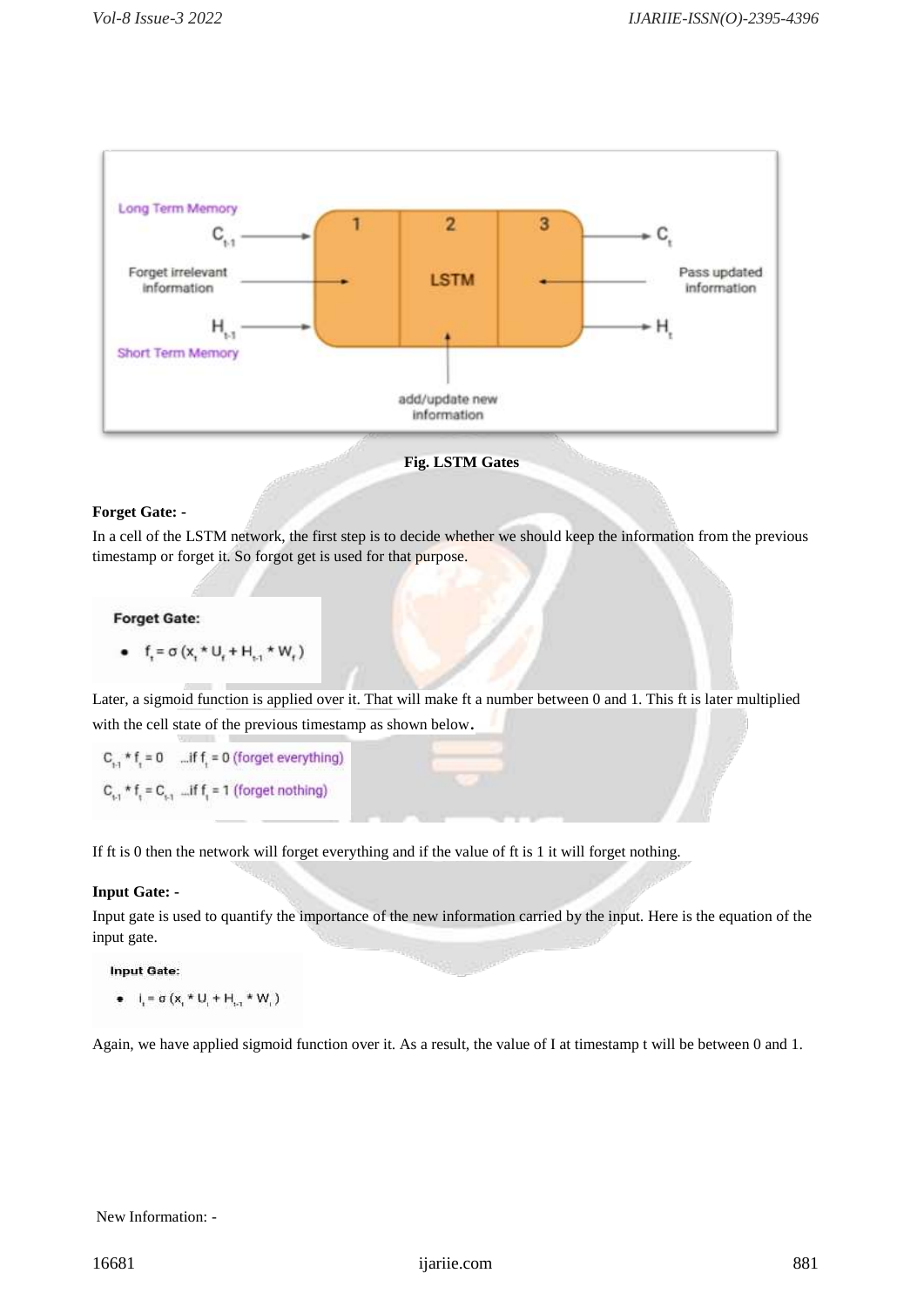# •  $N_t = \tanh(x_t * U_c + H_{t,1} * W_c)$  (new information)

Now the new information that needed to be passed to the cell state is a function of a hidden state at the previous timestamp t-1 and input x at timestamp t. The activation function here is tanh. Due to the tanh function, the value of new information will between -1 and 1. If the value is of Nt is negative the information is subtracted from the cell state and if the value is positive the information is added to the cell state at the current timestamp. However, the Nt won't be added directly to the cell state. Here comes the updated equation

 $C_t = f_t * C_{t \cdot 1} + \iint_S * N_t$  (updating cell state)

#### **Output Gate: -**

The output gate determines the value of the next hidden state. This state contains information on previous inputs. First, the values of the current state and previous hidden state are passed into the third sigmoid function. Then the new cell state generated from the cell state is passed through the tanh function. Both these outputs are multiplied point-bypoint. Based upon the final value, the network decides which information the hidden state should carry. This hidden state is used for prediction.

#### **Output Gate:**

• 
$$
O_t = \sigma (x_t * U_o + H_{t-1} * W_o)
$$

$$
H = o, \star \tanh(C)
$$

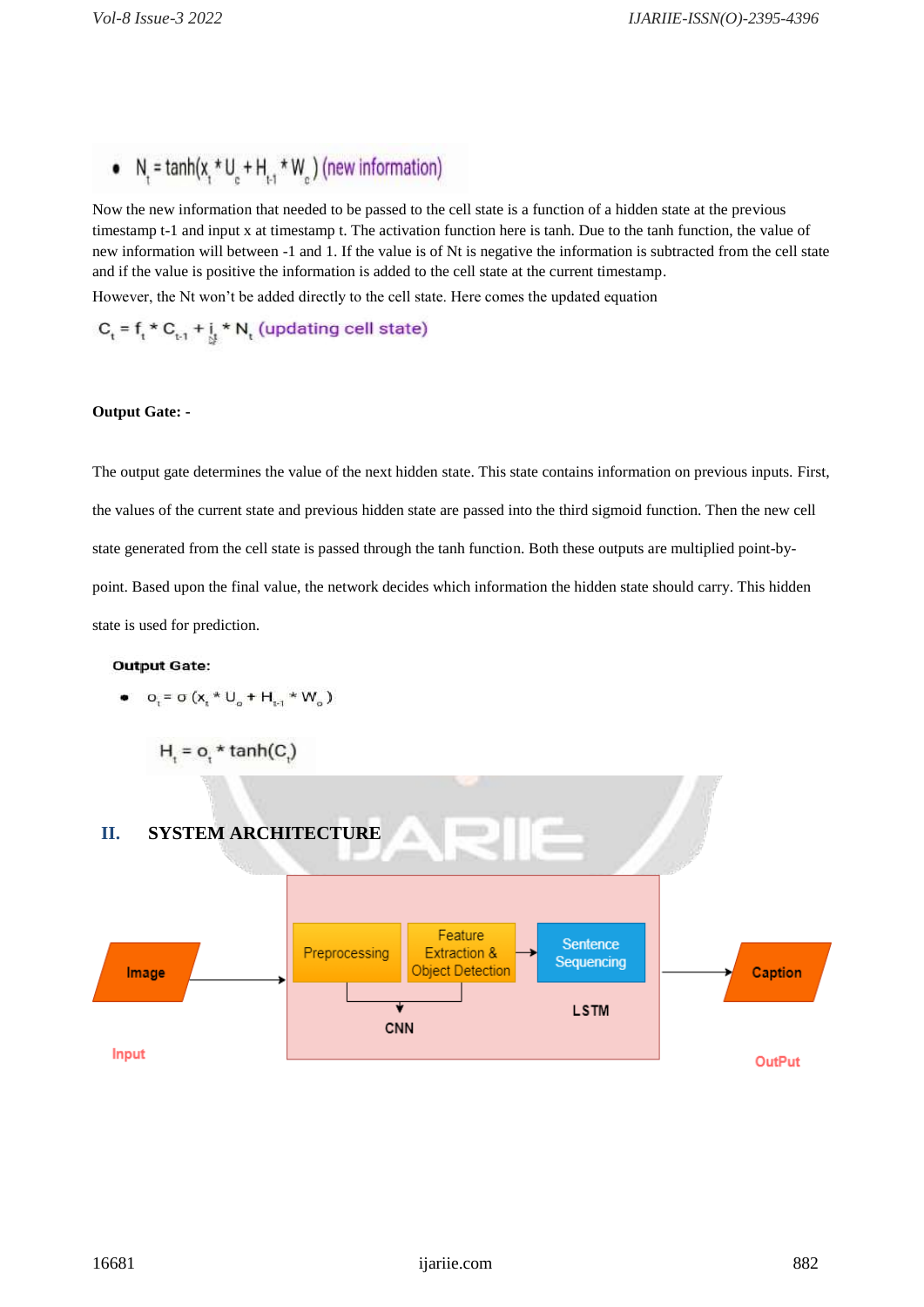

## **Three Phases of the application**

 Features Extraction: The extraction of the features from images are being extracted. It creates vector features also known as embeddings. The CNN model extract features from original images after which they are compressed to smaller and RNN compatible feature vector.

• Tokenization: The next phase in the application is RNN, that decodes the feature vectors that were fed to it from CNN. Here the sequence of the words is predicted and however the captions are generated.

Prediction: After the tokenization, the last step is Prediction.

## **LITERATURE SURVEY: -**

| <b>Technology</b>       | <b>IEEE Paper</b>                                                                                                                                                                                                             | Algorithm/                                                                     | <b>Advantages</b>                                                                                                                                                                              | <b>Disadvantages</b>                                                                                                                                                                    |
|-------------------------|-------------------------------------------------------------------------------------------------------------------------------------------------------------------------------------------------------------------------------|--------------------------------------------------------------------------------|------------------------------------------------------------------------------------------------------------------------------------------------------------------------------------------------|-----------------------------------------------------------------------------------------------------------------------------------------------------------------------------------------|
| <b>Used</b>             | <b>Name</b>                                                                                                                                                                                                                   | <b>Library Used</b>                                                            |                                                                                                                                                                                                |                                                                                                                                                                                         |
| Deep<br>Learning [3]    | Camera2Caption: A Real-<br>Time Image Caption<br>Generator [Pranay Mathur*,<br>Aman Gill†, Aayush<br>Yadav‡, Anurag Mishra§<br>and Nand Kumar Bansode]                                                                        | Convolutional<br><b>Neural Network</b><br>(CNN).<br>Long Short<br>Memory(LSTM) | 1. Generating well -formed<br>sentence requires both syntactic<br>and semantic of the languaguage.<br>2. Computationally efficient.<br>3. Very High accuracy in image<br>recognition problems. | 1. CNN do not encode the<br>position and orientation of<br>object.<br>2. Lack of ability to be<br>spatially invariant to the<br>input data.<br>3. Lots of training data is<br>required. |
| Deep Learning[5]<br>[4] | <b>Image Caption Generator</b><br>Using CNN [K. Praveen]<br>Kumar1, V. Prakash Reddy2<br>G. Indra Karan Reddy3, N.S.<br>Ganesh4]<br><b>Image Caption Generator</b><br>Using CNN and<br>LSTM[Swarnim<br>Tripathi, Ravi Sharma] | Convolutional<br><b>Neural Network</b><br>(CNN).<br>Long Short<br>Memory(LSTM) | 1. Generate Caption Using CNN<br>and LSTM.<br>2. It uses resnet 50 model to<br>extract feature.<br>3.uses CNN for feature<br>extraction and LSTM to<br>predicting the next words.              | 1. Accuracy issue is there.                                                                                                                                                             |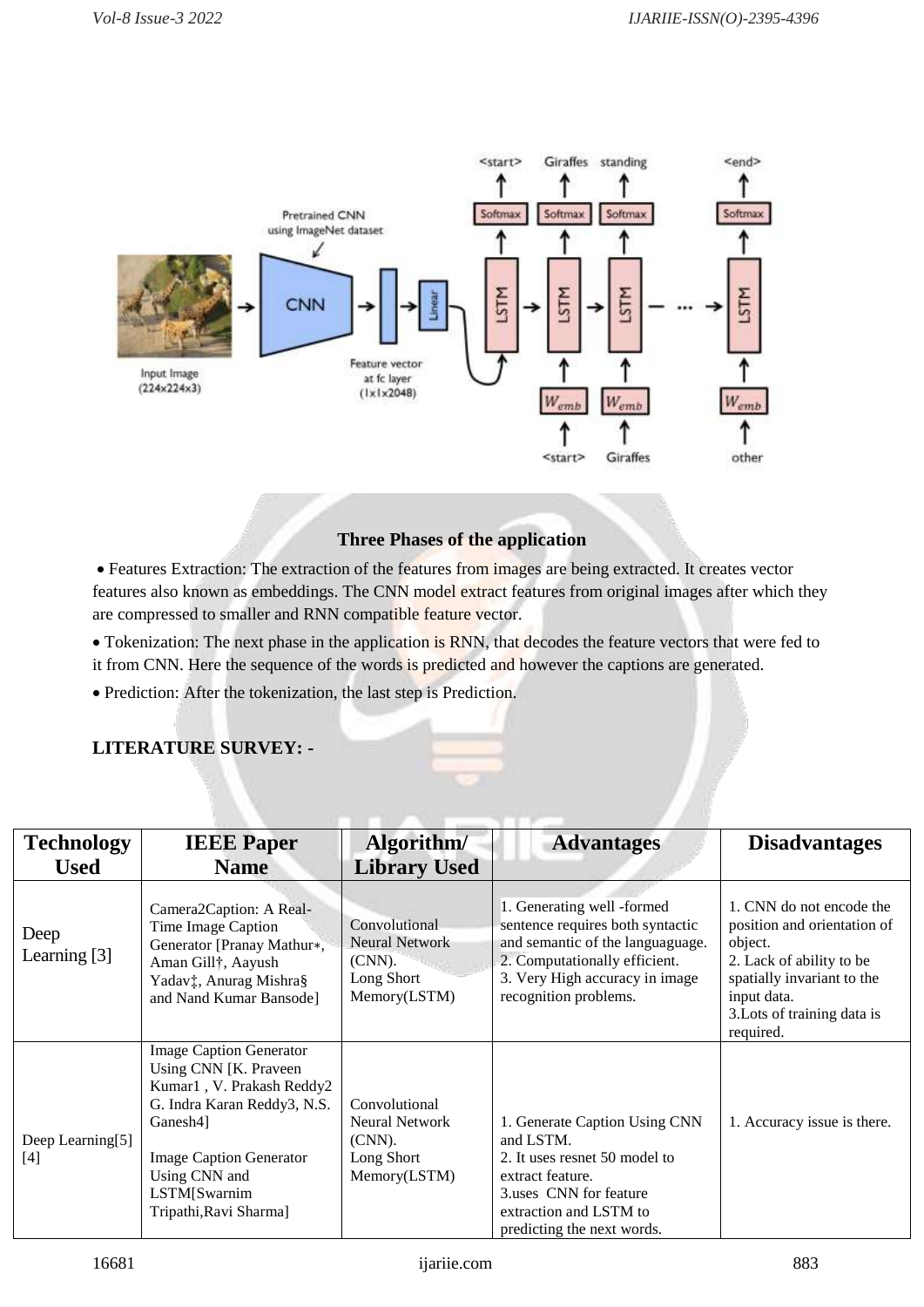| Deep Neural<br>Network [2] | <b>Image Caption Generator</b><br><b>Based On Deep Neural</b><br>Networks [Jianhui Chen<br>Wenqiang Dong, Minchen<br>$Li$ ]                                     | Convolutional<br>Neural Network<br>$(CNN)$ .<br>Long Short<br>Memory(LSTM).<br>Recurrent neural<br>network(RNN)     | 1. Easy to use.<br>2. Provides inbuilt things.                                                                                                                                                                                   | 1. Problems in low-level<br>API.                              |
|----------------------------|-----------------------------------------------------------------------------------------------------------------------------------------------------------------|---------------------------------------------------------------------------------------------------------------------|----------------------------------------------------------------------------------------------------------------------------------------------------------------------------------------------------------------------------------|---------------------------------------------------------------|
| Deep<br>Learning[6]        | Show and Tell: A Neural<br><b>Image Caption Generator</b><br>[Oriol Vinyals Google<br>, Alexander Toshev Google<br>Samy Bengio Google<br>,Dumitru Erhan Google] | Convolutional<br><b>Neural Network</b><br>(CNN).<br>Long Short<br>Memory(LSTM).<br>Recurrent neural<br>network(RNN) | 1. Reliability.<br>2. Accuracy.<br>3. Process in a simpler and faster<br>way.                                                                                                                                                    | 1. Failing in image<br>processing.                            |
| Deep<br>Learning [7]       | Domain-Specific Image<br><b>Caption Generator with</b><br>Semantic Ontology[Seung-<br>Ho Han and Ho-Jin Choi]                                                   | Convolutional<br><b>Neural Network</b><br>(CNN).<br>Long Short<br>Memory(LSTM).<br>Recurrent neural<br>network(RNN) | 1.Generate domain-specific<br>image caption based on object<br>and attribute information.<br>2.uses semantic ontology to<br>provide natural language<br>description.<br>3.uses moscoco data set which<br>include general images. | 1. model is not end-to-end<br>manner for semantic<br>ontology |
|                            |                                                                                                                                                                 | IJARIE                                                                                                              |                                                                                                                                                                                                                                  |                                                               |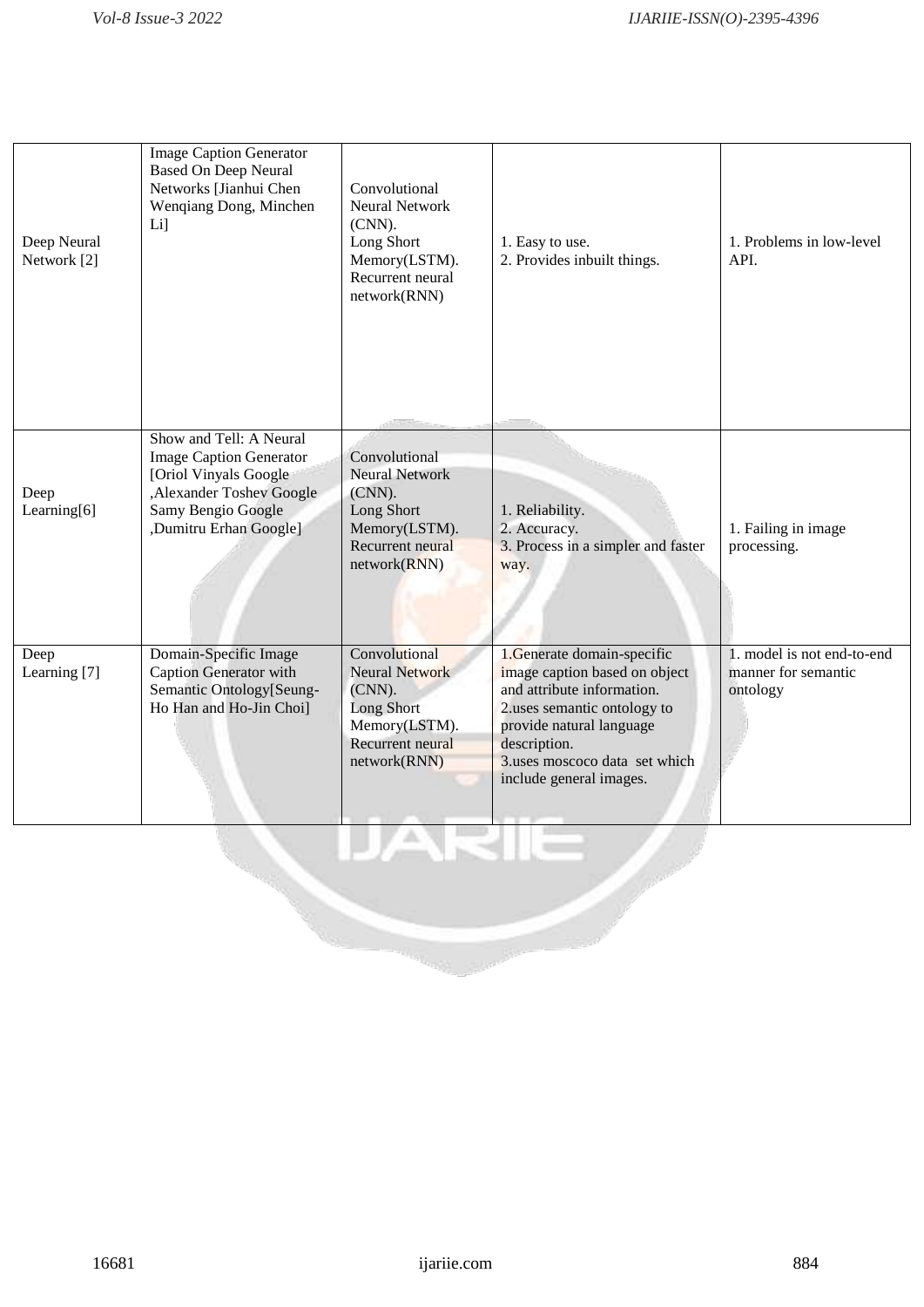|          |                             |                                         |                             | D.                      |                            |                                  |                                               | Output   |
|----------|-----------------------------|-----------------------------------------|-----------------------------|-------------------------|----------------------------|----------------------------------|-----------------------------------------------|----------|
|          |                             | DEEP LEARNING MODEL ACTIVATION FUNCTION | <b>COST FUNCTION</b>        | <b>EPOCHS</b>           | <b>GRADIENT ESTIMATION</b> | NETWORK ARCHITECTURE             | <b>VETWORK INITIALIZATION Mean BLEU score</b> |          |
|          | <b>Gradient Estimation</b>  |                                         |                             |                         |                            |                                  |                                               |          |
|          |                             | ReLU                                    | Cross-Entropy               | 5                       | Adam.                      | 3 layer, 256 nodes, LSTM, vgg16  | default                                       | 0.37     |
|          |                             | Retu                                    | Cross-Entropy               | 6                       | Adam                       | 3 layer, 256 nodes, LSTM, vgr16  | default                                       | 0.351    |
|          | $\approx$                   | ReLU                                    | Cross-Entropy               | 5                       | Adagrad                    | 3 layer, 256 nodes, LSTM, veg16  | default                                       | 0.404    |
|          |                             | ReLU                                    | Cross-Entropy               | $\frac{1}{2}$           | <b>RMSProp</b>             | 3 layer, 256 nodes, LSTM, vgg16  | default                                       | 0.374    |
|          |                             | Retu                                    | Cross-Entropy               | 5                       | Adadelta                   | 3 layer, 256 nodes, LSTM, vgg16  | default                                       | 0.353    |
| $\Omega$ |                             | ReLLI                                   | Cross-Entropy               | 5                       | Nadam                      | 3 layer, 256 nodes, LSTM, vgg16  | default                                       | 0.353    |
| 10       |                             | ReLU                                    | Cross-Entropy               | 5                       | 5GD                        | 3 layer, 256 nodes, 15TM, vgg16  | default                                       | 0.028    |
| 11       | <b>Cost Function</b>        |                                         |                             |                         |                            |                                  |                                               |          |
| 12       |                             | ReLLI                                   | mean squared error          | s                       | Adam                       | 3 layer, 256 nodes, LSTM, vgg16  | default                                       | 0.215    |
| 33       | $\overline{a}$              | ReLU                                    | hinge                       | 5                       | Adam                       | 3 layer, 256 nodes, LSTM, vgg16  | default                                       | o.       |
| 14       |                             | <b>ReLU</b>                             | kullback leibler divergence | 5                       | Adam                       | 3 layer, 256 nodes, LSTM, vgg16  | default                                       | 0.373    |
| 15       |                             | ReLU                                    | cosine proximity            | 5                       | <b>Adam</b>                | 3 layer, 256 nodes, ISTM, vgg16  | default                                       | $\Omega$ |
| 16       | Network Initialization      |                                         |                             |                         |                            |                                  |                                               |          |
| 17       |                             | Retur                                   | Cross-Entropy               | 5                       | Adam                       | 3 layer, 256 nodes, LSTM, veir16 | glorot, uniform                               | 0.381    |
| 18       |                             | Retu                                    | Cross-Entropy               | $\varsigma$             | Adam                       | 3 layer, 256 nodes, LSTM, veg16  | random uniform                                | 0.388    |
| 19       |                             | ReLU                                    | Cross-Entropy               | 5                       | Adam                       | 3 layer, 256 nodes, ISTM, vgg16  | lecun uniform                                 | 0.367    |
| 20       |                             | ReLU                                    | Cross-Entropy               | 5                       | <b>Adam</b>                | 3 layer, 256 nodes, LSTM, ver16  | he uniform                                    | 0.389    |
| 21       |                             | Retu                                    | Cross-Entropy               | $\overline{5}$          | Adam                       | 3 layer, 256 nodes, LSTM, ver16  | glorpt normal                                 | 0.398    |
| 22       | <b>Activation Function</b>  |                                         |                             |                         |                            |                                  |                                               |          |
| 23       |                             | ReLU:                                   | Cross-Entropy               | 5                       | Adam                       | 3 layer: 256 nodes, LSTM, var16  | default                                       | 0.374    |
| 24       |                             | tanh                                    | Cross-Entropy               | 5                       | Adam                       | 3 layer, 256 nodes, LSTM, vgg16  | default                                       | 0.384    |
| 25       |                             | elu                                     | Cross-Entropy               | $\frac{1}{2}$           | <b>Adam</b>                | 3 layer, 256 nodes, LSTM, vgg16  | default                                       | 0.392    |
| 26       |                             | selu                                    | Cross-Entropy               | $\overline{\mathbf{5}}$ | <b>Adam</b>                | 3 layer, 256 nodes, LSTM, vgg16  | default                                       | 0.363    |
| 27       |                             | linear                                  | Cross-Entropy               | ×                       | Adam                       | 3 layer, 256 nodes, LSTM, vgg16  | default                                       | 0.192    |
| 28       |                             | sigmoid                                 | Cross-Entropy               | 5                       | Adam                       | 3 layer, 256 nodes, LSTM, vgg16  | default                                       | 0.375    |
| 29       |                             | softsign                                | Cross-Entropy               | $\frac{17}{12}$         | <b>Adam</b>                | 3 layer, 256 nodes, LSTM, vgg16  | default                                       | 0.396    |
| 30       |                             | softplus                                | Cross-Entropy               | 5                       | Adam                       | 3 layer, 256 nodes, LSTM, vgg16  | default                                       | 0.381    |
| 31       | Epochs                      |                                         |                             |                         |                            |                                  |                                               |          |
| 32       |                             | <b>ReLU</b>                             | Cross-Entropy               | 3                       | Adam                       | 3 layers, 256 nodes each         | default                                       | 0.429    |
| 55       |                             | ReLU.                                   | Cross-Entropy               | $\overline{a}$          | Adam                       | 3 layers, 256 nodes each         | default                                       | 0.394    |
| 34       |                             | Retti                                   | Cross-Entropy               | ×.                      | Adam.                      | 3 layers, 256 nodes each         | default                                       | 0.408    |
| 35       |                             | ReLU                                    | Cross-Entropy               | 6                       | Adam                       | 3 layers, 256 nodes each         | default                                       | 0.38     |
| 36       |                             | RetU                                    | Cross-Entropy               | Ŧ                       | Adam                       | 3 layers, 256 nodes each         | default                                       | 0.405    |
| 37       | <b>Network Architecture</b> |                                         |                             |                         |                            |                                  |                                               |          |
| 38       |                             | ReLU                                    | Cross-Entropy               | 5                       | Adam                       | 3 layers, 256 nodes each         | default                                       | 0.407    |
| 39       |                             | ReLU                                    | Cross-Entropy               | s                       | Adam                       | 3 layers, 128 nodes each         | default                                       | 0.405    |
| 40       |                             | ReLU.                                   | Cross-Entropy               | 5                       | Adam                       | 3 layers, 512 nodes each         | default                                       | 0.594    |
| 41       |                             | ReLU                                    | Cross-Entropy               | 戎                       | Adam                       | 4 layers, 256 nodes each         | default                                       | 0.406    |
| 42       |                             | ReLU                                    | Cross-Entropy               | ×                       | Adam                       | 4 layers, 128 nodes each         | default                                       | 0.386    |

## III. **RESULTS AND DISCUSSION**

Fig-3: Model results



Fig-Loss Function Graph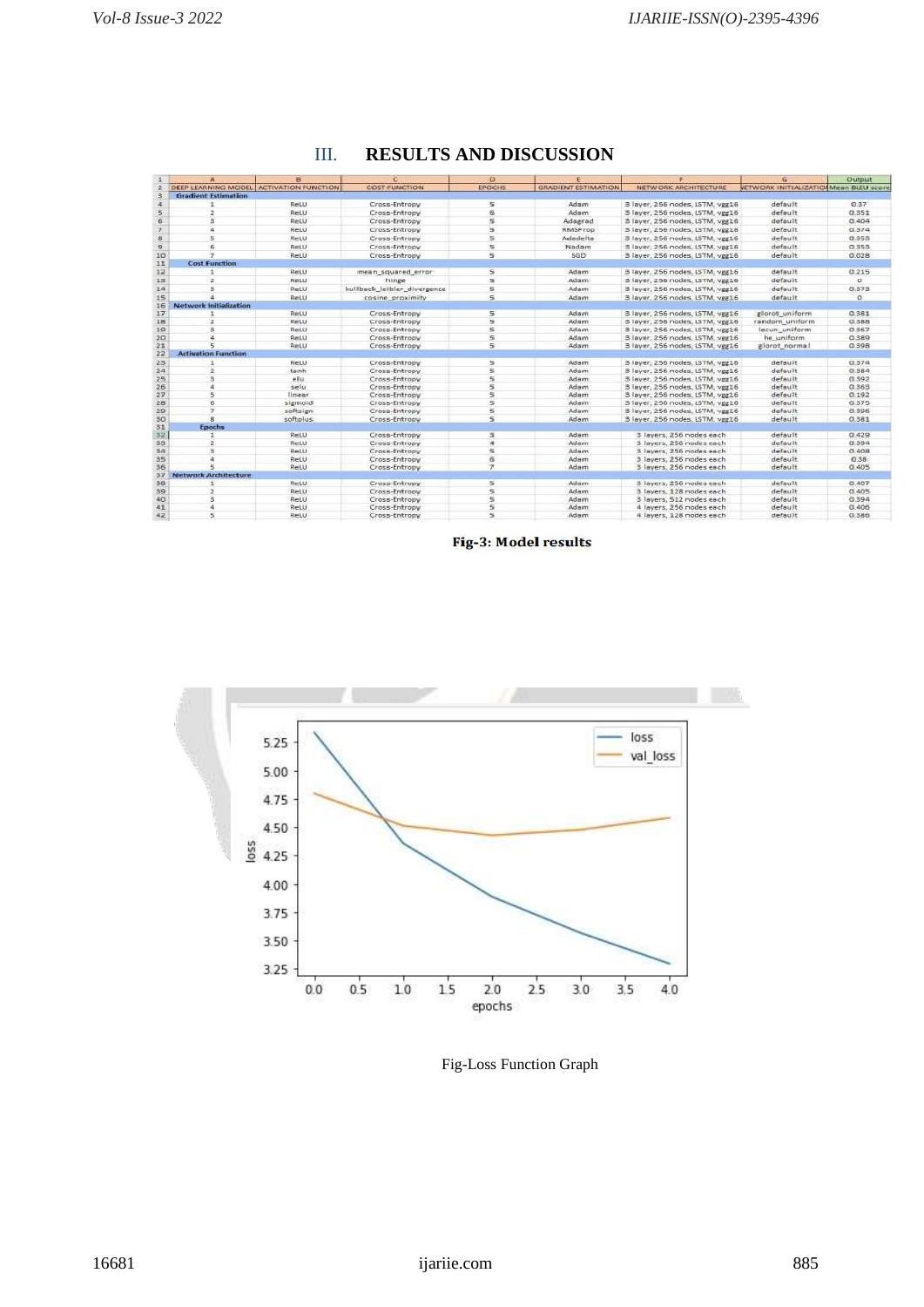| <b>IMAGE CAPTION GENERATOR</b><br>₽ | <b>IMAGE CAPTION GENERATOR</b>            |                          |
|-------------------------------------|-------------------------------------------|--------------------------|
|                                     |                                           |                          |
|                                     |                                           |                          |
|                                     |                                           |                          |
|                                     |                                           |                          |
|                                     |                                           |                          |
|                                     |                                           |                          |
|                                     |                                           |                          |
|                                     |                                           |                          |
|                                     |                                           |                          |
|                                     |                                           |                          |
|                                     |                                           |                          |
|                                     |                                           |                          |
|                                     |                                           |                          |
|                                     |                                           |                          |
|                                     |                                           |                          |
| <b>UPLOAD IMAGE</b>                 |                                           | <b>GENERATE CAPTION</b>  |
|                                     |                                           |                          |
|                                     |                                           |                          |
|                                     | Fig-Output1                               |                          |
|                                     |                                           |                          |
| <b>IMAGE CAPTION GENERATOR</b>      |                                           |                          |
|                                     | <b>IMAGE CAPTION GENERATOR</b>            |                          |
|                                     |                                           |                          |
|                                     | 101654506_8EB26CFB60.JPG                  |                          |
|                                     |                                           |                          |
|                                     |                                           |                          |
|                                     |                                           |                          |
|                                     |                                           |                          |
|                                     |                                           |                          |
|                                     |                                           |                          |
|                                     |                                           |                          |
|                                     | Caption: brown dog is running in the snow |                          |
|                                     |                                           |                          |
|                                     |                                           |                          |
|                                     |                                           |                          |
|                                     |                                           |                          |
|                                     |                                           |                          |
|                                     |                                           |                          |
|                                     |                                           |                          |
|                                     |                                           |                          |
|                                     |                                           |                          |
| UPLOAD IMAGE                        | Fig-Output2                               | <b>GENERATE CAPTION:</b> |